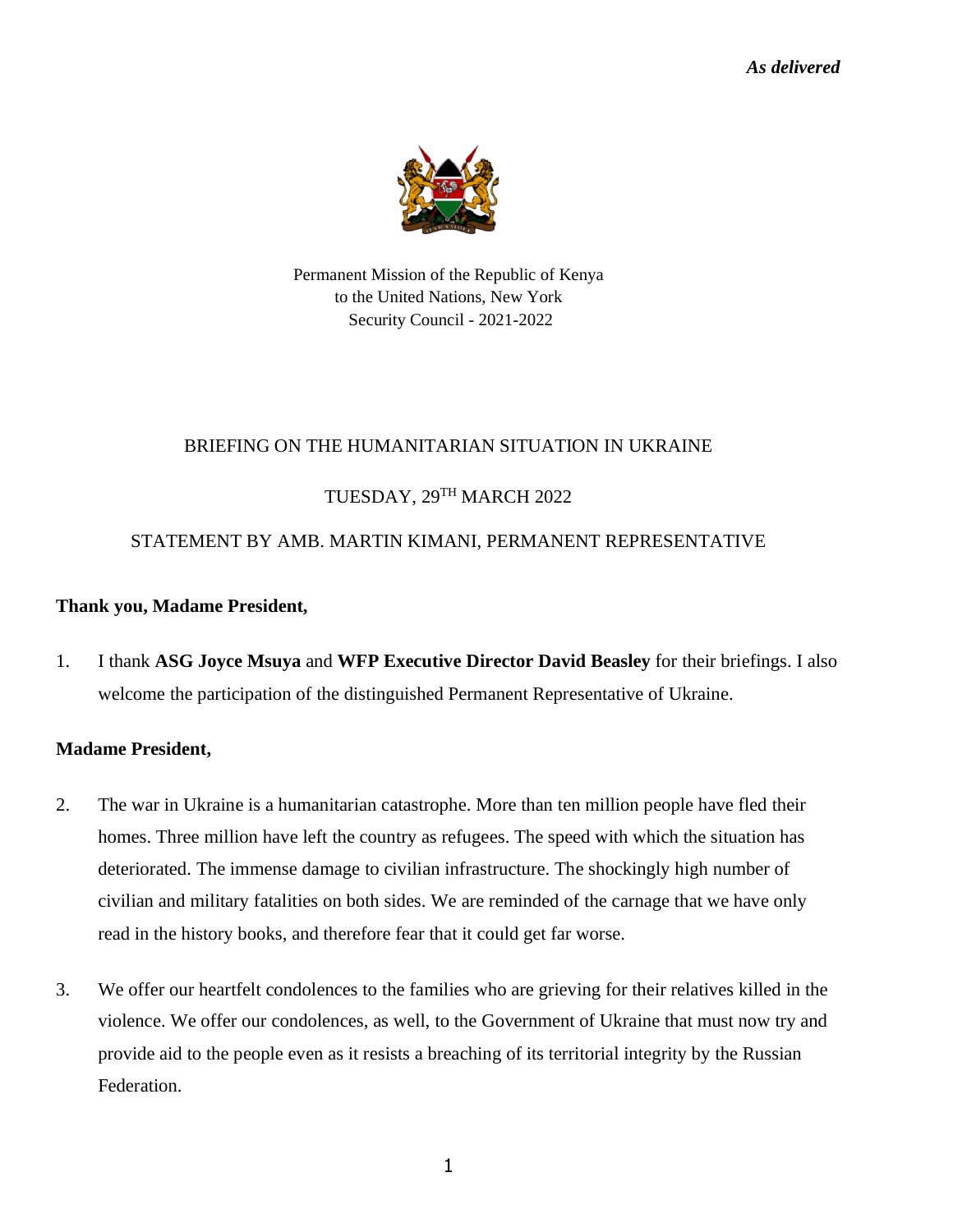4. We commend Ukraine's neighbours for opening their borders to receive refugees of multiple nationalities. We urge them to ensure that the protections sought are offered with no discrimination on any basis, particularly regarding race or religion.

#### **Madame President,**

- 5. It is not only Ukrainians who have fled from the bombings. Thousands of Africans who traveled long distances to seek their education in Ukraine have also had to flee for their lives.
- 6. These African students in Ukraine, and other parts of the world, travel to study as representatives of their families hopes for betterment.
- 7. Thousands made this hopeful journey to Ukraine. Now they are fleeing before the tanks and bomber planes sent into Ukraine by the Russian Federation. They have turned from hopeful students into fearful refugees.
- 8. Statistics are impersonal, they flatten the human experience. But a humanitarian crisis is humansized. It is a million individual lives shattered by fear and violence.
- 9. Our delegation spoke to Korrine Sky, a Zimbabwean-born student doctor at Dnipro Medical Institute. Fleeing for safety, she joined close friends to make a dangerous 26-hour road trip to **Lviv** in Western Ukraine. It took almost four days to make the journey and cross the border to safety.
- 10. At the border she suffered the indignity and danger of racism. She encountered that racism as she fled the impersonal brutality of bombs.
- 11. She co-founded the **Black Women for Black Lives** to support thousands of African students fleeing Ukraine. They have raised funds, gotten word out, and assisted many who like them were fleeing from the conflict.
- 12. I urge everyone listening to this briefing to visit their website at [https://blackwomenforblacklives.org](https://blackwomenforblacklives.org/) for details on this heroic effort.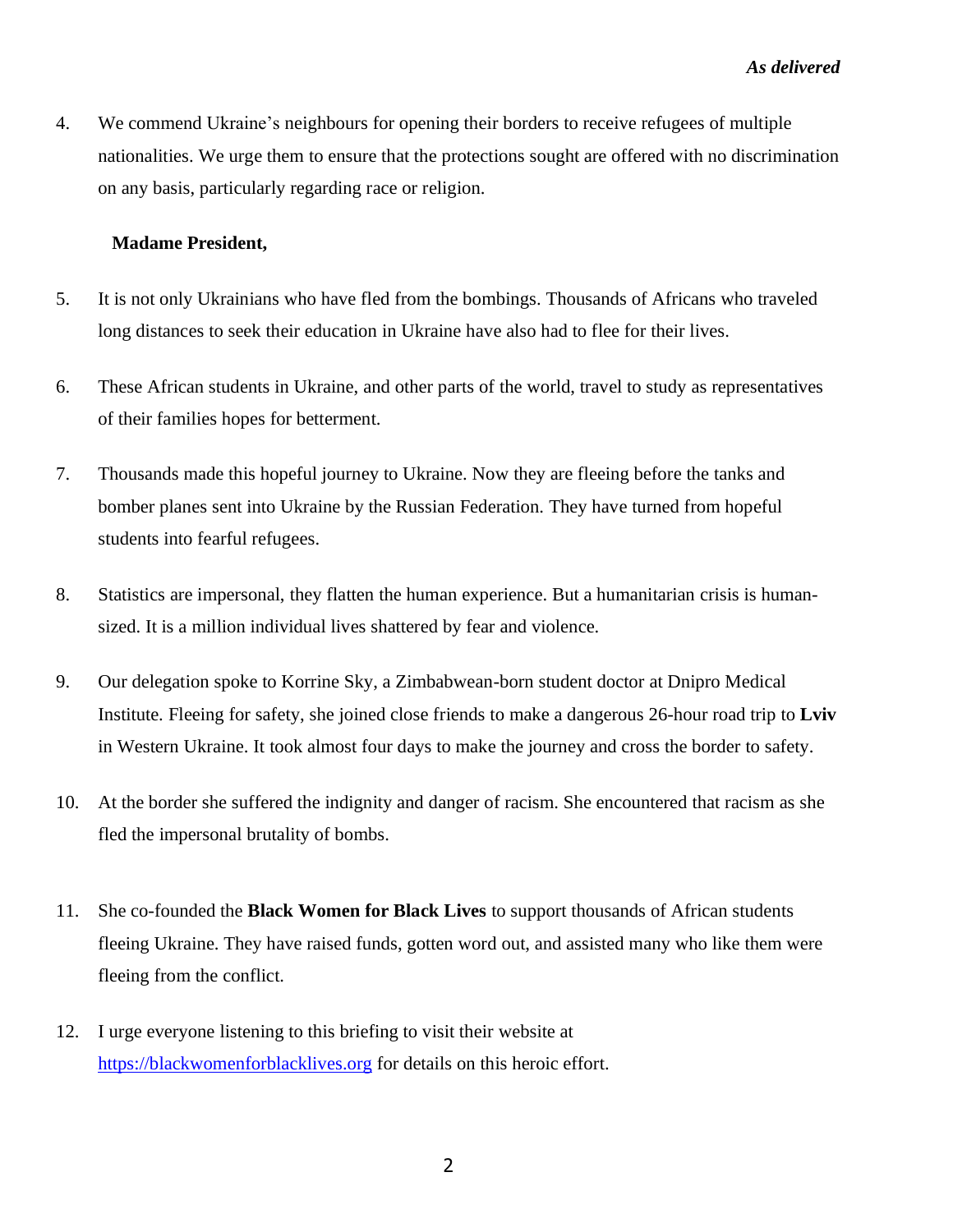- 13. Today, Korrine is calling for the safety of civilians, particularly for the African students trapped in Kherson**.**
- 14. Civilians, including foreign nationals, in Ukraine are not party to the conflict and must not be a target. In this regard, all actors must prioritise the protection of civilians and objects indispensable to their survival in accordance with international law and international humanitarian law.
- 15. Special and urgent attention should be paid to those trapped in besieged cities and villages such as in Mariupol and Kherson. We call for the urgent activation of safe passages with no restrictions.
- 16. The response to Ukraine's humanitarian crises has shown how boldly and generously the world can react in solidarity. We commend OCHA, the World Food Programme, and the many other organisations and individuals who have come to the aid of the deserving people of Ukraine.
- 17. We urge the European Union and its members to offer their every support to the African students who have fled Ukraine. It seems eminently doable that those who have been students in Ukrainian institutions can receive offers to further their education in other countries, as well as the mental health and material support that they need.
- 18. We must also not forget our responsibilities in other humanitarian crises. Frequently, the Security Council is briefed on the shortfalls in financing of humanitarian aid in Africa and the Middle East. The situation now is even worse given the surge in food and energy prices due to the war in Ukraine and its resulting sanctions.

#### **Madame President,**

- 19. Development is being reversed worldwide as a result of the war. Livelihoods are being destroyed. Farmers needing affordable fertiliser are struggling to cope. Inflation is surging upward. The result of these domino-like effects will be stunted health for millions and an earlier-than-normal death for many others.
- 20. A few weeks ago, we were urging Building Back Better after COVID-19. Now we will need to add the war in Ukraine to that.